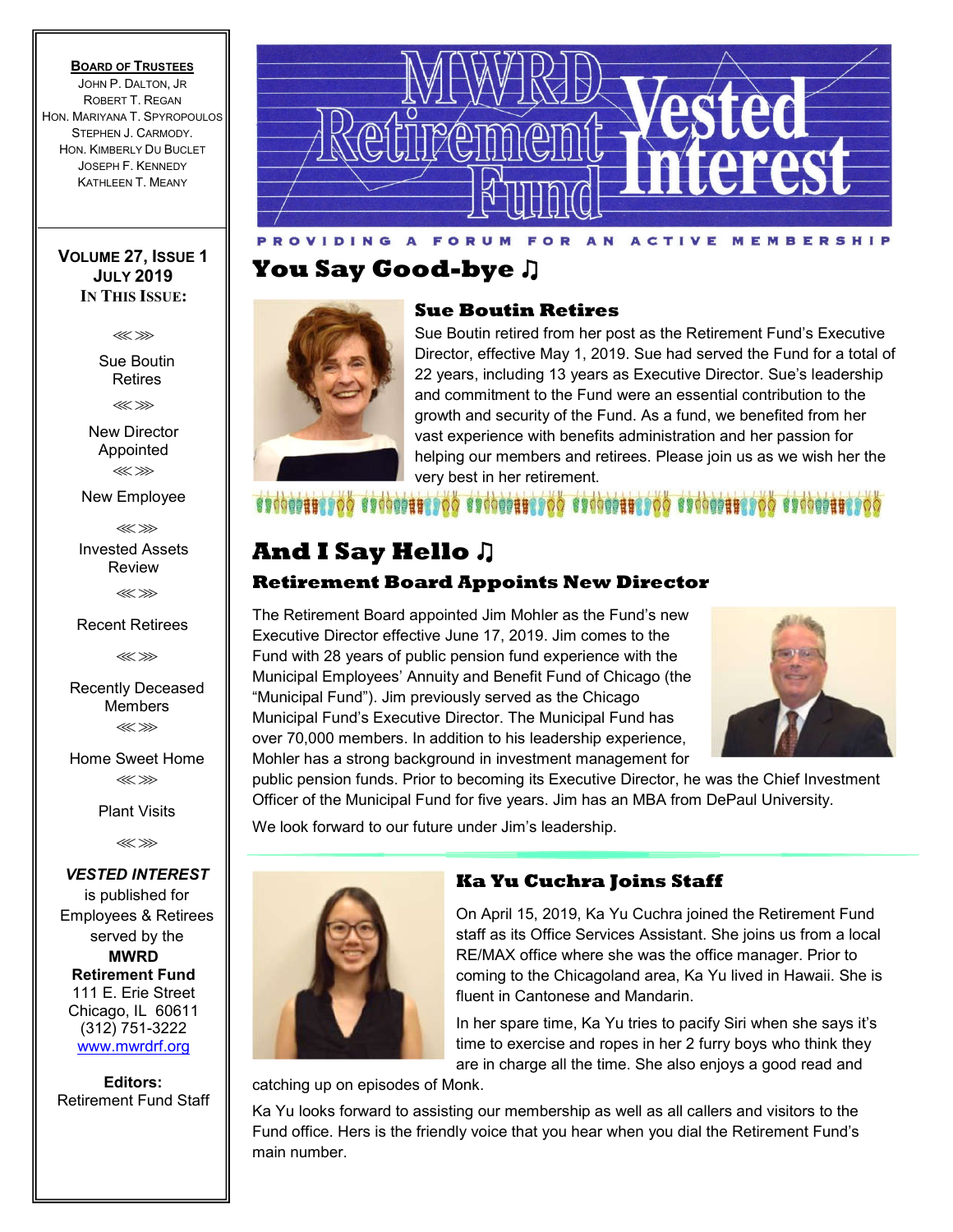

#### **Investment Update**

The Fund's total assets as of March 31, 2019 were \$1.33 billion compared to \$1.38 billion as of March 31, 2018 and \$1.24 billion as of 12/31/18. For the 1st quarter of 2019, the Retirement Fund returned +8.4% (Net of Fees). Covering the past ten-year period, we are proud to report the Fund's annualized 10-year return (Net of Fees) as of 3/31/19 was 10.7%. The Fund's 10-year annualized return ranked in the 9<sup>th</sup> percentile of the InvestorForce Public Defined Benefit Net of Fees Universe, outpacing 91% of our peers.

#### **1ST QUARTER FUND REVIEW FUND'S ASSETS AS OF 3/31/2019: \$1.33B**

| Fund performance as of 3/31/2019 | <b>1st Quarter</b> | 1 Yr. | 3 Yr. | 5 Yr. | 10 Yr. |
|----------------------------------|--------------------|-------|-------|-------|--------|
| Total Fund (net of fees)         | $8.4\%$            | 0.9%  | 7.8%  | 5.9%  | 10.7%  |
| Policy Index                     | 8.9%               | 2.5%  | 8.0%  | 6.3%  | 11.1%  |
| <b>Actuarial Rate</b>            | $.8\%$             | 7.4%  | 7.5%  | 7.5%  | 7.6%   |



### **RETIREES (since September 2018)**

Join us as we congratulate our recent retirees!

\*Retirement from a reciprocal fund

Alvarez, Manuel Corradino, Dean M. Haq, Syed Z. McNamara, James D. Sakoda, Sidney T. Anderson, Angela Dangles, Chris E. Hickey, Thomas P. Mendez, Ruben R. Sandrik, Patricia R. Bansley, Andrew A. Day, Darryl **Hicks, Donald Mondlock, Roger E.** Schaefer, Udo G. Beckman, Robert R. Dazzo, Joann M. Hunt, George E. Navarrete Jr., Edward R. Singh, Lal Blake, Francis M. DiGiacomo, Robert A. Johnson, Bruce F. Neary, John E. Spieles, Denise A. Boline, Kevin L. Dye, Donald **Jones, Scott S. Nega, Teresa A.** Stolarski, Robert J. Boutin, Susan A. Fleming, Michael J. Joseph, Mathew M. Nix, Thomas B. Tang, David Brescia, Stephen A. Flores, Ramon **Kauffman, Lisa A. Comnell, Susan Thielen**, Mark E. Brticevich, Mark \* Foy, Cassandra \* Keglovitz, Katherine J. \* O'Rourke, Dennis F. Tiffin, Thomas J. Buckley, Donna D. Garelli, Brett A. King Jr., Harold L. Patel, Devendra Tijerina, Antonio J. Byrnes, Marc R. Ghouleh, Abder R. Landis, Marcella V. Prignano, Joseph N. Trujillo, Susan M. Carson, Edward N. Glymph-Martin, Auralene T. Lau, Robert M. Pulaski, Clifford A. Villegas, Abraham Caston, Jacquelyn M. Gonzalez Jr., Gilbert J. Law, William J. Randle, Bernadine Williams, Larry Cavin, Bernice D. Goodwin, Laura J. Lindo, Pauline V. Rendon, Rick A. \* Zerfas, Beth A. Coleman, Derrick L. Gordon, Gary **Massey, Kenneth A.** Robertson, David K. Zirbes, John F. Coolidge, Donna A. Gorski, Sheryl K. McCune, Michael W. Rynne, Gary W.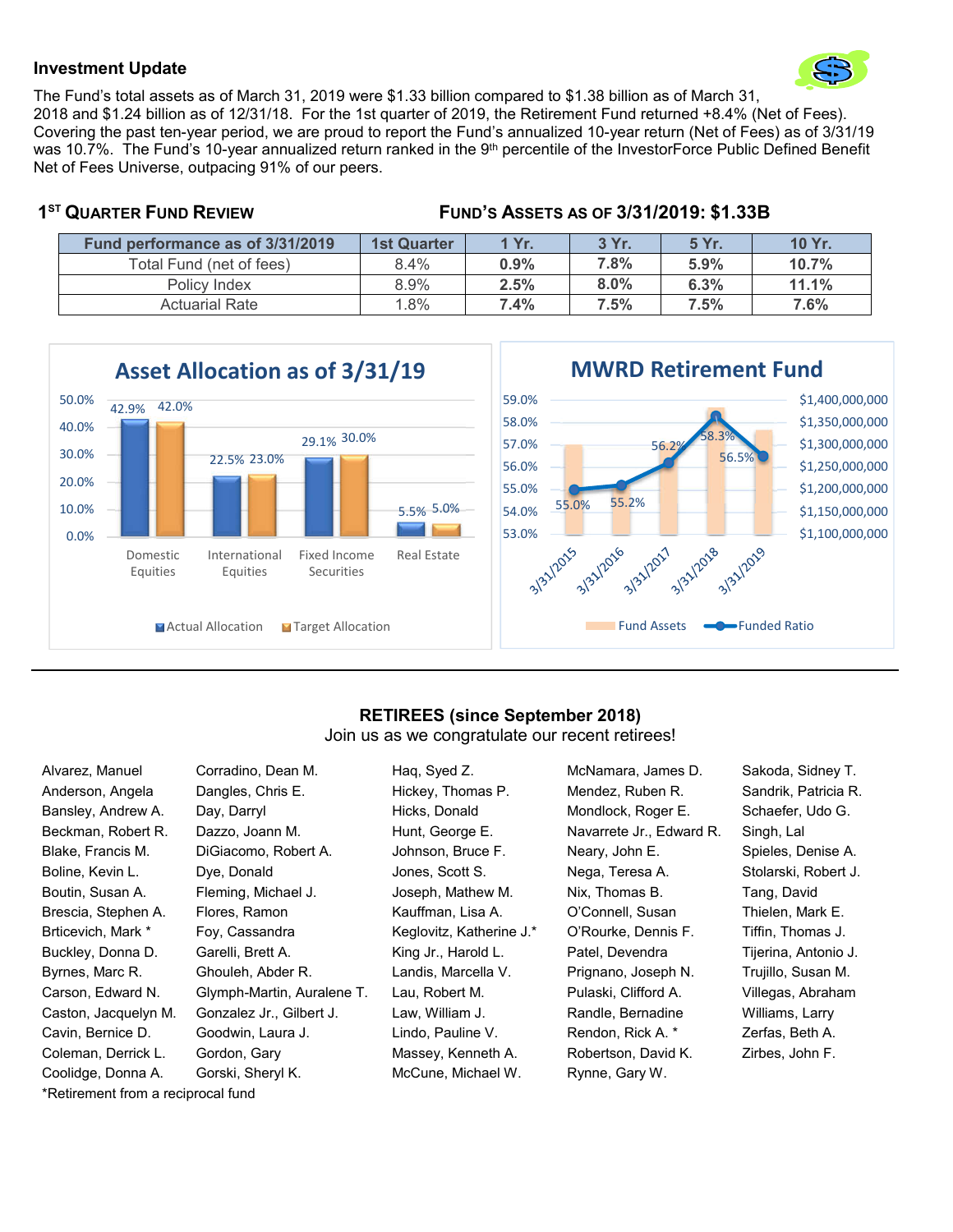### **Transitions Continued:**

### **DECEASED EMPLOYEES AND RETIREES (since September 2018)**

We thank them for their service and extend condolences to their families.

| Ali, Mohammad M.      | Drain, Robert         | Johnson, Charles K.   | Morelli, Marilyn        | Smith, Patricia        |
|-----------------------|-----------------------|-----------------------|-------------------------|------------------------|
| Baraglia, Charles A.  | Eaton, Michael L.     | Johnson, Patrick M.   | Natividad, Cornelio R.  | Tolksdorf, Lee R.      |
| Bendler, Marc A.      | Feldy, Michael S.     | Jorgensen, Ronald H.  | Nelson, Gary E.         | Toto, William          |
| Blaettler, Virginia   | Francis, David R.     | Kapelanski, Richard   | Niedoborski, Robert J.  | Van Gerrewey, David G. |
| Campise, Frank P.     | Gallagher, Michael J. | Kelada, Nabih P.      | O'Brien, Michael A.     | Villegas, Abraham      |
| Capizzano, Frank M.   | Gallimore, Richard R. | King, Lindsey R.      | Paulson, Daniel L.      | Viverito, Bert A.      |
| Cooper, Bernard H.    | Garelli, Bonnie F.    | Koran, Kathleen *     | Perini, Randall G. *    | Walker Jr., Johnnie    |
| Cox, Rodney W.        | Gogolak, Joseph E.    | Kozinski, Walter S.   | Polito, Dominic C.      | Ware, Otha             |
| Darcy, Thomas J.      | Gomberg, Lionel       | Lysek, Joanne L.      | Pyskacek, Robert A.     | Wegrzyn, Edward J.     |
| Dawson, Priscilla     | Gosciniak, Henry F.   | Majewski, Lawrence L. | Semaszczuk, Wladimir    | Williams, Caius R.     |
| De Tamble, Richard J. | Irwin, Richard R.     | Meana, Rafael         | Shields-Wright, Helen * | Williams, Melissa A.   |
| Dixon, Marietta       | Jablonski, Kenneth E. | Miller, Leslie        | Slavin, William R.      | Zambrzycki, Andrew C.  |
|                       |                       |                       |                         | *Death in Service      |

## Home Sweet Home

Do you ever wonder where our retirees call home? Most of them stay right here in Illinois. Our retirees call 35 states and two foreign countries home. Refer to the map below to find out how many retirees live in each state.

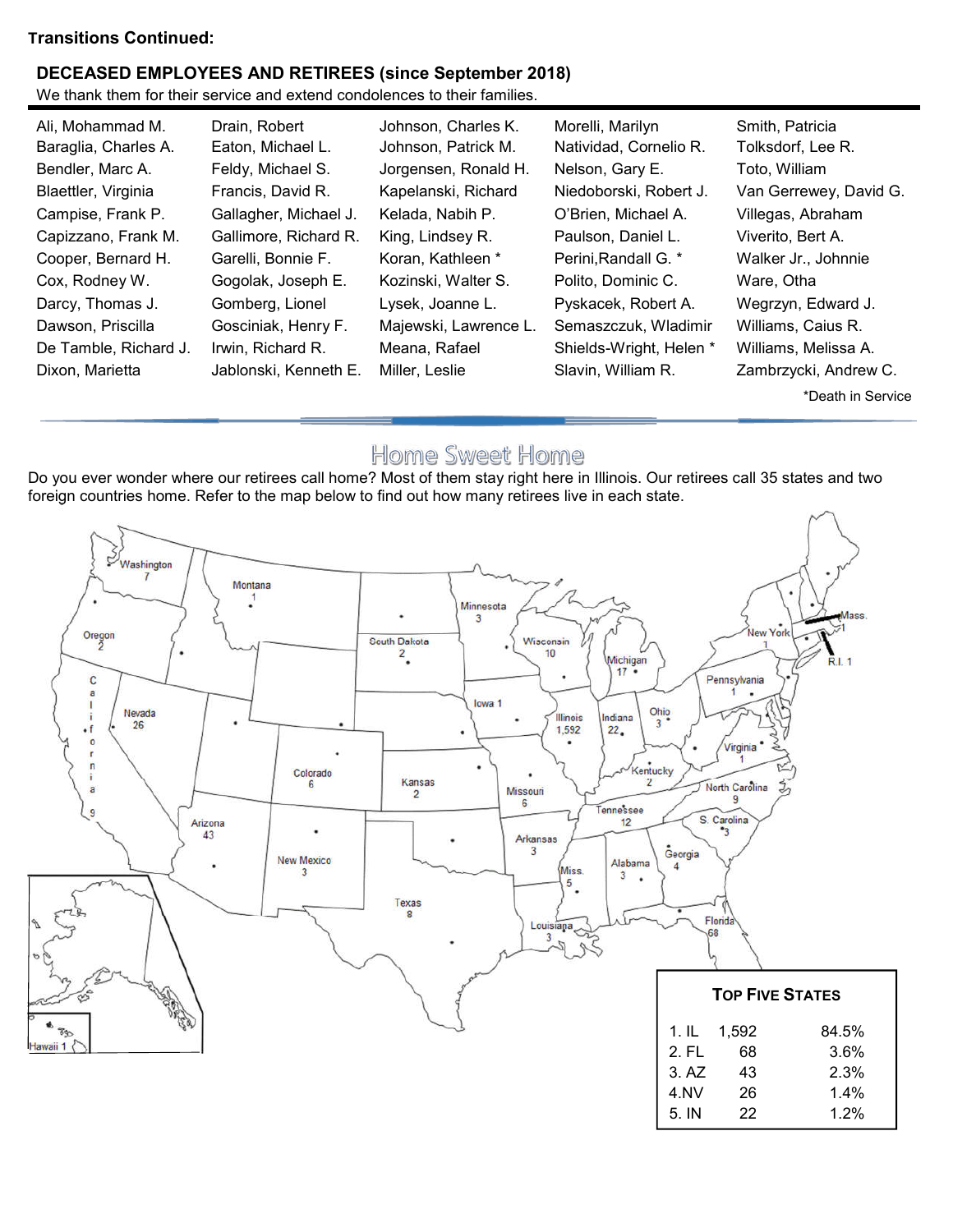### **MWRD RETIREMENT FUND** 111 East Erie Street, Suite 330 **Chicago, IL 60611-2898**

# Questions about

An MWRD Retirement Fund Benefits Staff member will be available to counsel active employees at the following places, dates and times:

## Retirement?

| Plant    | Location                     | Date               | Time                     |
|----------|------------------------------|--------------------|--------------------------|
| Stickney | OSS Building, Room S343      | September 12, 2019 | $7:15$ a.m. $-2:30$ p.m. |
| Calumet  | M & O Admin. Conference Room | October 9, 2019    | $7:15$ a.m. $-2:30$ p.m. |
| Stickney | OSS Building, Room S343      | November 7, 2019   | $7:15$ a.m. $-2:30$ p.m. |

### **MWRD Retirement Fund Staff Directory (312) 751-XXXX**

#### **Contact us by…**

**Phone** From District locations, dial 1 + the <u>underlined</u> phone extension, above.<br>**E-mail** Contact us via the District's Outlook system, or at our internet e-mail add

- Contact us via the District's Outlook system, or at our internet e-mail addresses, shown above. Provide a phone number where you can be contacted on weekdays between 8:45 a.m. and 4:30 p.m. (Central time).
- **U.S. mail** Refer to our mailing address above.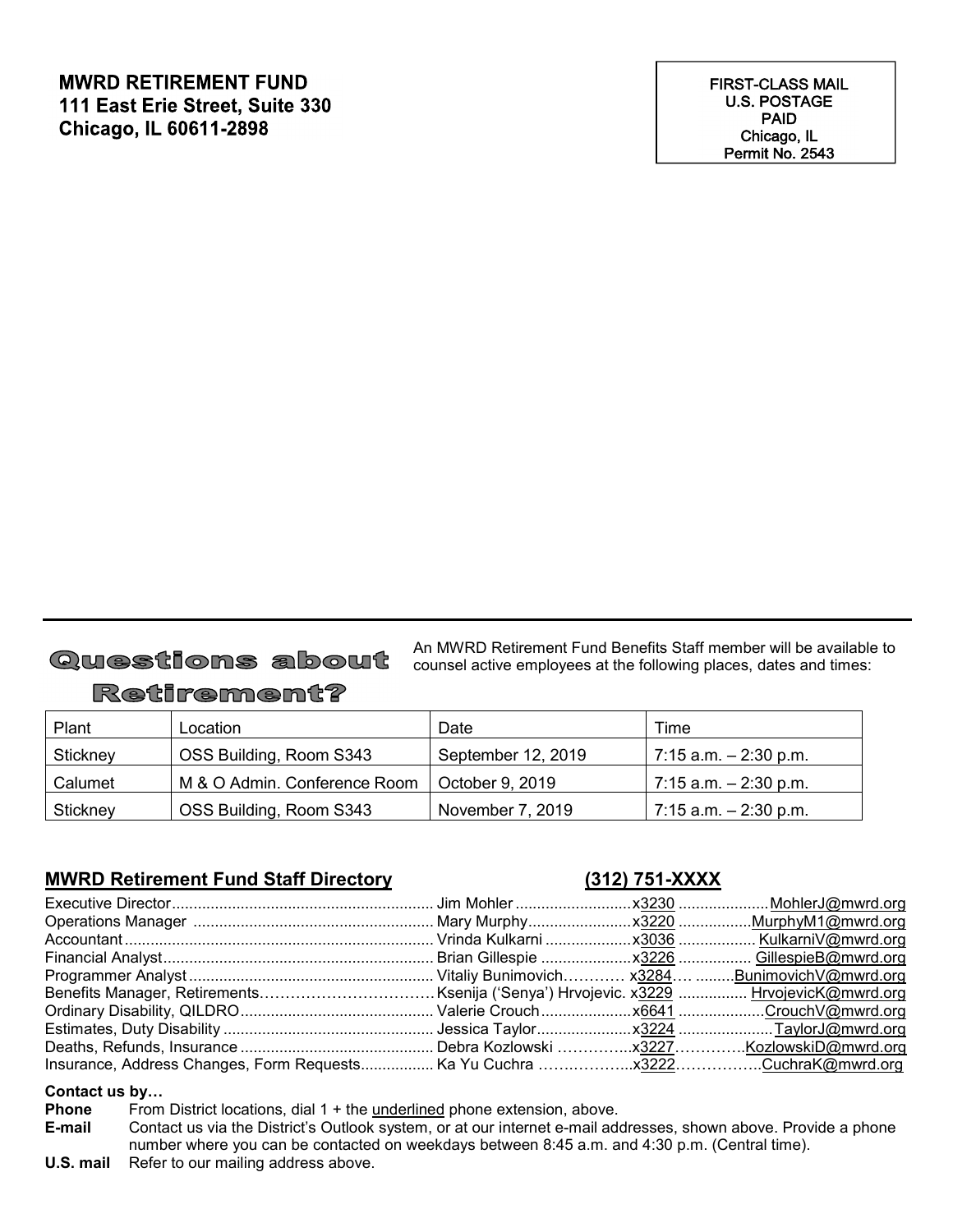### **FIDUCIARY NET POSITION**

The Fund's fiduciary net position – total assets minus liabilities – was \$1.34 billion as of December 31, 2018. That was a decrease of \$157.8 million, or 10.5%, from 2017, mainly due to negative investment returns in 2018. Investment returns vary from year to year; over the last five years, the Fund's fiduciary net position has remained in the range of \$1.34 billion, but over the last 10 years it has increased by \$465 million.



### **CONDENSED STATEMENT OF CHANGES IN FIDUCIARY NET POSITION**

This schedule shows the results of operations for the last two years; it is a condensed version of the audited financial statements which are available for review on the Fund website, mwrdrf.org.

|                               |    | 2018            |    | 2017          |
|-------------------------------|----|-----------------|----|---------------|
| <b>ADDITIONS:</b>             |    |                 |    |               |
| <b>Employer contributions</b> | \$ | 87,167,339      | \$ | 89,858,224    |
| Employee contributions        |    | 21,032,601      |    | 20,839,829    |
| Total contributions           |    | 108,199,940     |    | 110,698,053   |
| Net investment income (loss)  |    | (103,006,062)   |    | 194,821,459   |
| Other                         |    | 15,415          |    | 3,100         |
| Total additions               |    | 5,209,293       |    | 305,522,612   |
| <b>DEDUCTIONS:</b>            |    |                 |    |               |
| Retirement annuities          |    | 159,561,047     |    | 152,152,914   |
| Refunds                       |    | 1,762,475       |    | 2,560,129     |
| Administrative expense        |    | 1,685,479       |    | 1,613,976     |
| Total deductions              |    | 163,009,001     |    | 156,327,019   |
| <b>INCREASE (DECREASE)</b>    |    |                 |    |               |
| <b>IN NET POSITION</b>        |    | (157, 799, 708) |    | 149, 195, 593 |
| Beginning net position        |    | 1,501,793,976   |    | 1,352,598,383 |
| Ending net position           | S  | 1,343,994,268   | \$ | 1,501,793,976 |